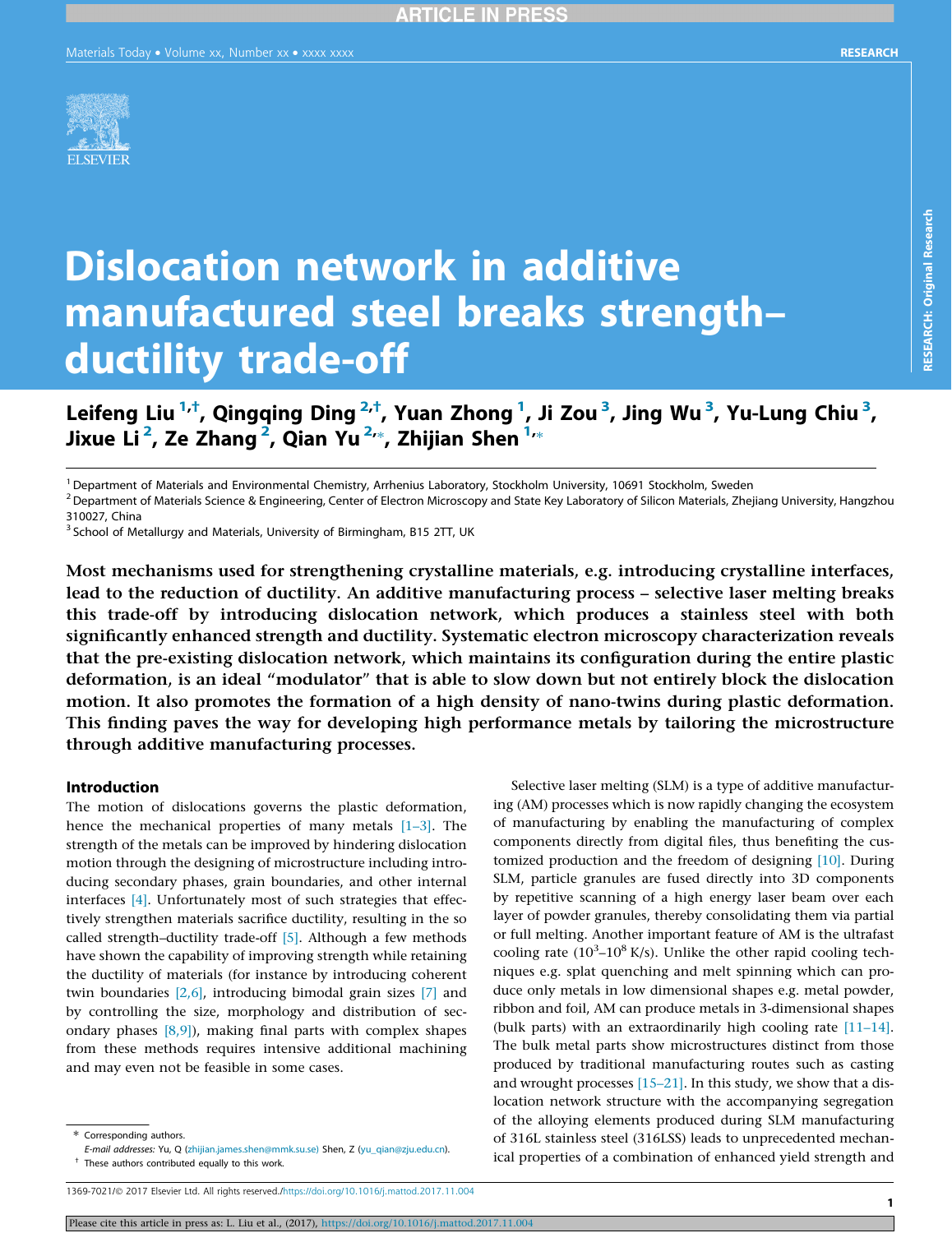ductility compared to those with the same composition but produced in the other manufacturing processes [22–28]. In-situ SEM and TEM study reveals that the dislocation network with the accompanying segregation provides a high density of "flexible interfaces" that significantly tunes the dislocation behaviors, resulting in the ameliorated mechanical properties. The results indicate the possibility to directly manufacture products with a good combination of strength and ductility while retaining the benefits of the process in manufacturing parts with complex or customized geometries.

#### Materials and methods

### Sample manufacturing process

As received gas-atomized spherical 316LSS powder with granular sizes ranging from 10 to 45  $\mu$ m was purchased from Carpenter powder products AB, Torshälla, Sweden. The standard build was performed by a selective laser melting facility EOSINT M270 (EOS GmbH, Krailling, Germany) equipped with a continuous Nd:YAG fiber laser generator with maximum 200 W power output and typically 70-µm diameter laser spot. During the building process, a layer of powder  $(20 \mu m)$  in thickness) was laid by a recoating blade on a steel building plate which was preheated to 80 °C. The full laser power of 200 W was used and the laser beam was moving at the speed of 850 mm/s. The laser scanned line by line along the same direction at the same layer and with the line spacing of 100 µm. After the scanning was complete, a new layer of powder was laid and the laser scanned the new layer with the scanning direction rotated by  $67^\circ$ . The sample was built up by repeating this process.

To investigate the effect of scanning speed on dislocation cell size, the samples were built up using standard parameters and the last layer of each sample was scanned by laser with different scanning speeds and line spacings  $(7000 \text{ mm/s}, 10 \text{ }\mu\text{m}; 4250$ mm/s,  $20 \mu m$ ;  $283 \text{ mm/s}$ ,  $300 \mu m$ ). The corresponding SEM images were taken from the area within the top layers.

#### Tensile tests

Tensile test specimens (as-build size  $\Phi$ 8  $\times$  52 mm) were prepared by SLM using standard building parameters and machined to cylindrical test specimens (Gage length: 12 mm; gage diameter: 3 mm). All the tensile test bars were built in the same build and with the longitudinal axes along the building direction. Tensile tests were performed according to ASTM E8 with a strain rate of 0.015  $min^{-1}$  up to yield point, and afterward 0.05  $min^{-1}$  till failure. An extensometer was used to measure the elongation. The reported values in this study for tensile properties were the average values of 5 tests.

#### Micropillar tests

For the micropillar compression test, two pellets were cut from the same bar built with the longitudinal axis along the building direction. One of them was packed in the stainless steel envelop and heated to 1050 °C with the ramp rate of 10 °C/min, kept for 2 h and followed by water quench. The other one was kept in the as-SLMed state. Two pellets were ground and polished before micropillar experiment. A commercial Hysitron PI85 PicoIndenter installed inside a Tescan Mira-3 scanning electron microscope was used for micropillar compressions. The micropillars with a

diameter of about 5  $\mu$ m, length of about 10  $\mu$ m and tapering angle less than 5 degree were fabricated in a FEI Quanta 3D FEG Focus Ion Beam (FIB) by  $Ga<sup>+</sup>$  ion beam with the current ranging from 30 nA to 0.1 nA at 30 kV. Both of the two micropillars were fabricated from the grains with the (056) plane parallel to the top surface. The micropillars were then compressed using a flat punch diamond tip with a diameter of  $20 \mu m$  and a constant loading rate of  $100 \mu N/s^{-1}$ .

#### TEM analysis

TEM specimens were twin-jet electropolished in an alcoholic solution containing 5 vol.% perchloric acid at 30 mA and  $-25$ C. Equipped with both bright field and annular dark field detectors, a Cs-corrected FEI 80-200  $G^2$  with Super-X operated at 200 kV is employed to analyze the microstructure and elemental distribution of the SLMed 316LSS. The in-situ tensile tests were achieved by a Gatan model 654 single-tilt straining holder in a FEI Tecnai G2 F20 TEM operated at 200 kV.

SEM images were taken on the etched surfaces. Etching was done by submerging the mechanical polished samples into the etching agent (HF:HNO<sub>3</sub>:H<sub>2</sub>O = 1:4:45) for 60 s.

#### Results and discussion

#### Tensile properties of the SLMed 316LSS and TEM characterization of the dislocation network structure

Figure 1b shows a component with the dimensions of 28 cm  $\times$  $16$  cm  $\times$  16 cm and a built-in complex internal cooling channel system manufactured using SLM process from 316LSS powders (particle size:  $10 - 45 \mu m$ ) for the potential application as the first wall panel part in the International Thermonuclear Experimental Reactor (ITER). Tensile tests reveal that the SLMed 316LSS shows notable improvement in both strength and ductility compared to the fully dense 316LSS processed by the other manufacturing methods (Figure 1a) [22-28]. The tensile yield strength of  $552 \pm$ 4 MPa and elongation to failure of  $83.2 \pm 0.7$ %, was obtained for the SLMed 316LSS (along the building direction). In contrast, the wrought-annealed 316LSS with an average grain size of  $17.5 \mu m$ from Ref. [22] shows yield strength of 244 MPa and failure elongation of 63% [22]. A number of previous research on SLMed 316L reported that the process improves the yield strength but reduces or has little effect on ductility [11,29,30]. The ductility of metals is sensitive to the defects like voids and cracks whose presence largely depends on the process parameters. Only when the defects are suppressed, the contribution from the other factors would be revealed.

Residual stress can be generated during SLM process, but it was not considered as the major factor affecting the tensile results in this work. Previous studies show that residual stress in SLMed sample can be comparable to the yield strength of the material near the top surface but is much lower in the lower part of the sample [31-33]. The gage section of the tensile test bar in this study is far below the top surface. Moreover the building plate was preheated to 80  $\degree$ C during the process to reduce residual stress. The microstructure of the material is then considered as the main reason for the ameliorated mechanical properties. The SLMed 316LSS is composed of mainly columnar grains with diameters ranging from a few to tens of micrometers and lengths up to hundreds of micrometers. TEM analysis reveals a unique